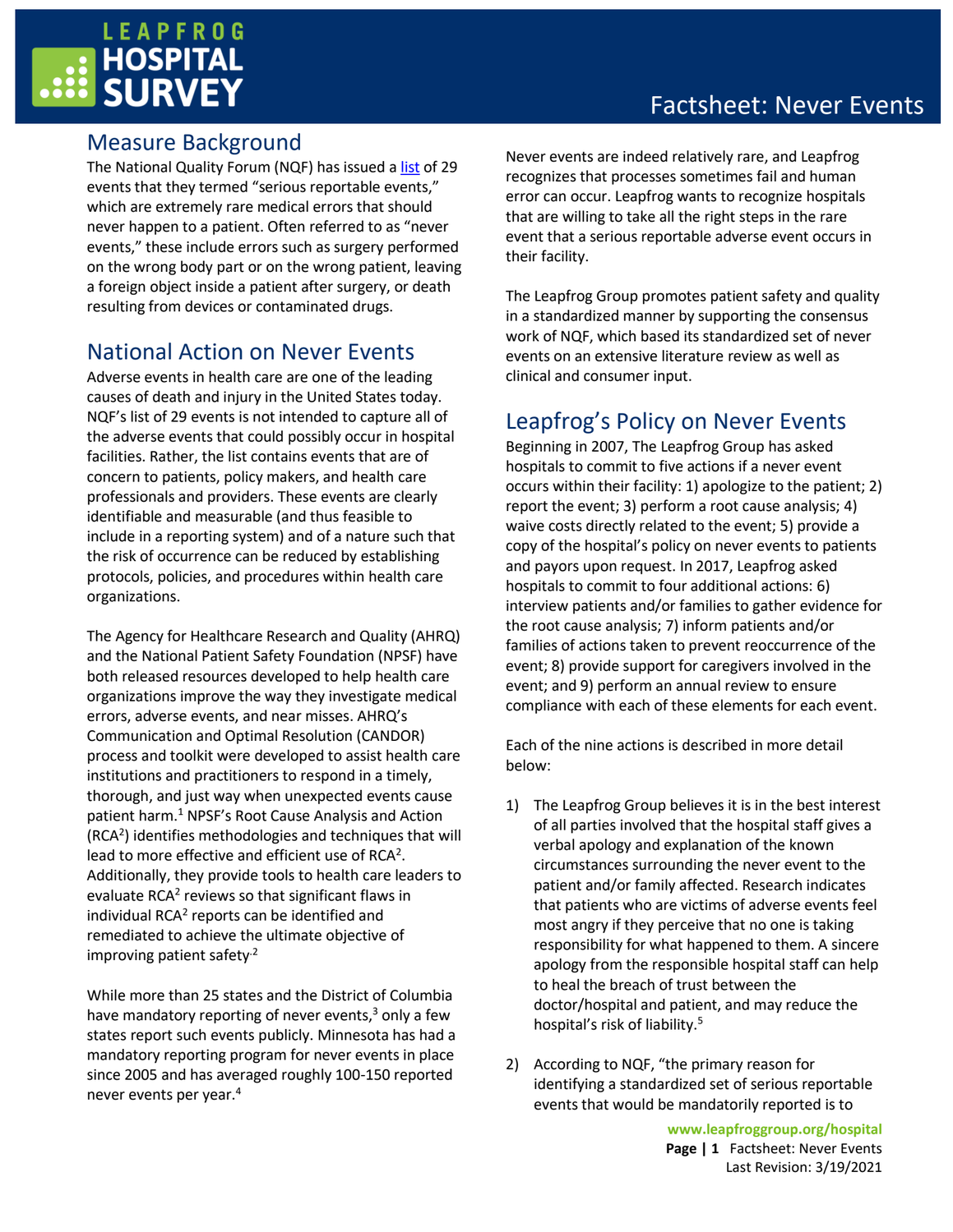# **LEAPFROG** HOSPITAL<br>SURVEY

facilitate public accountability for the occurrence of these adverse events in the delivery of health care."<sup>6</sup> Since the U.S. health care system does not currently have a national reporting program in place, The Leapfrog Group asks hospitals to choose at least one of three reporting options: The Joint Commission, a state reporting program, or a Patient Safety Organization. The Leapfrog Group asks that the hospital report to its chosen entity within 10 days of determining a never event occurred.

- 3) Perhaps the most important action for a hospital to take in the aftermath of a never event is to conduct a prompt and thorough root cause analysis (RCA). A RCA gives the hospital a structured method to learn from its mistakes by identifying the basic or causal factors that underlay the never event and to improve its systems and processes. All of the reporting programs that The Leapfrog Group endorses have instructions for how to perform an RCA of adverse events that will help to guide the hospital through the necessary steps.
- 4) The Leapfrog Group's policy on never events is about improving patient care. It goes without saying that a patient who is a victim of a never event should not have to pay for it. Therefore, The Leapfrog Group asks hospitals to determine, on a case-by-case basis, which costs are directly related to the never event and to waive those costs so that the patient and third-party payor do not receive a bill for those costs. The Leapfrog Group understands that specific details of what constitutes "waiving cost" requires the hospital to rigorously examine the individual set of circumstances surrounding the never event; the policy asks the hospital staff to use its best judgment during this examination to protect the patient from inappropriate billing.
- 5) A hospital that implements The Leapfrog Group's policy on never events agrees to be transparent with key stakeholders on their implementation of this policy. A copy of the policy should be made available to all patients, patients' families, and payors upon request.
- 6) In other safety-critical industries, event reviews are highly routinized and are one of the most important learning opportunities. Event reviews should involve

## Factsheet: Never Events

the patient/family in the interview process of understanding an event (if they are willing and able) because they often are the only people present throughout the entire course of an event.<sup>7</sup>

- 7) When an adverse patient event occurs, patients and their families often express the desire to help protect others from experiencing a similar event. Sharing with the patient and his/her family what steps the organization will take to help prevent the recurrence of similar events helps in rebuilding trust.
- 8) After a never event occurs, caregivers that were involved in the event often experience self-doubt, burnout, and other problems that cause personal anguish and hinder their ability to deliver safe, compassionate care. Hospitals should have in place programs that deliver "psychological first aid and emotional support" to health care professionals following these difficult events. This support should be both nonjudgmental and confidential.<sup>8</sup>
- 9) To ensure that hospitals actually followed the above principles when a never event occurred in their hospital, hospitals should conduct an annual review of their never events and ensure that each of the above principles were followed for each event.

### Policy Implementation

- 1. Hospitals can adopt the policy by incorporating each of its nine points into an internal policy that is implemented in their facility.
- 2. Hospitals that report to the Leapfrog Hospital Survey will have an opportunity to indicate their implementation of the policy in the Survey.

## Why Purchasers Need to Get Involved

Using their leverage as purchasers, employers can recognize and reward hospitals that have implemented The Leapfrog Group's policy on never events. Purchasers and payors can promote dialogue about never events by educating consumers and calling attention to the importance of choosing hospitals with zero or low rates of never events. Purchasers and payors should also implement a no-payment policy for never events. Importantly, purchasers can continue to apply pressure

> **www.leapfroggroup.org/hospital Page | 2** Factsheet: Never Events Last Revision: 3/19/2021